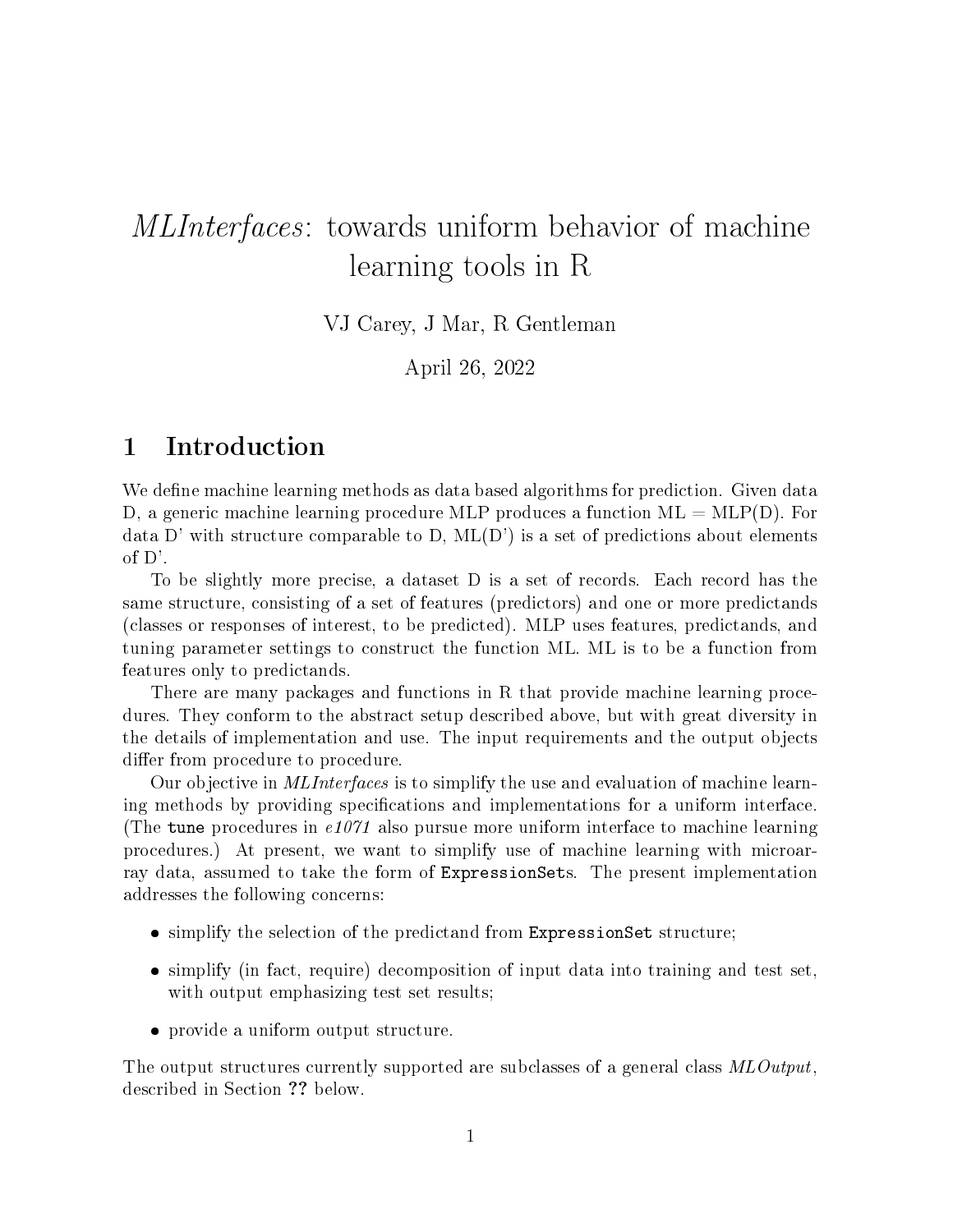To give a flavor of the current implementation, we perform a few runs with different machine learning tools. We will use 60 genes drawn arbitrarily from Golub's data.

```
> library(MLInterfaces)
> library(golubEsets)
> library(genefilter)
> data(Golub_Merge)
> smallG <- Golub_Merge[200:259,]
> smallG
ExpressionSet (storageMode: lockedEnvironment)
assayData: 60 features, 72 samples
  element names: exprs
protocolData: none
phenoData
  sampleNames: 39 40 ... 33 (72 total)
  varLabels: Samples ALL.AML ... Source (11 total)
  varMetadata: labelDescription
featureData: none
experimentData: use 'experimentData(object)'
  pubMedIds: 10521349
Annotation: hu6800
```
Here is how k-nearest neighbors is used to get predictions of ALL status, using the first 40 records as the training set:

```
> #krun <- knnB( smallG, "ALL.AML", trainInd=1:40 )
> krun = MLearn(ALL.AML~., smallG, knnI(k=1), 1:40)
> krun
MLInterfaces classification output container
The call was:
MLearn(formula = ALL.AML \tilde{ } ., data = smallG, .method = knnI(k = 1),
   trainInd = 1:40)
Predicted outcome distribution for test set:
ALL AML
 22 10
Summary of scores on test set (use testScores() method for details):
  Min. 1st Qu. Median Mean 3rd Qu. Max.
     1 1 1 1 1 1
```
The confuMat method computes the confusion matrix resulting from applying the trained model to the reserved test data: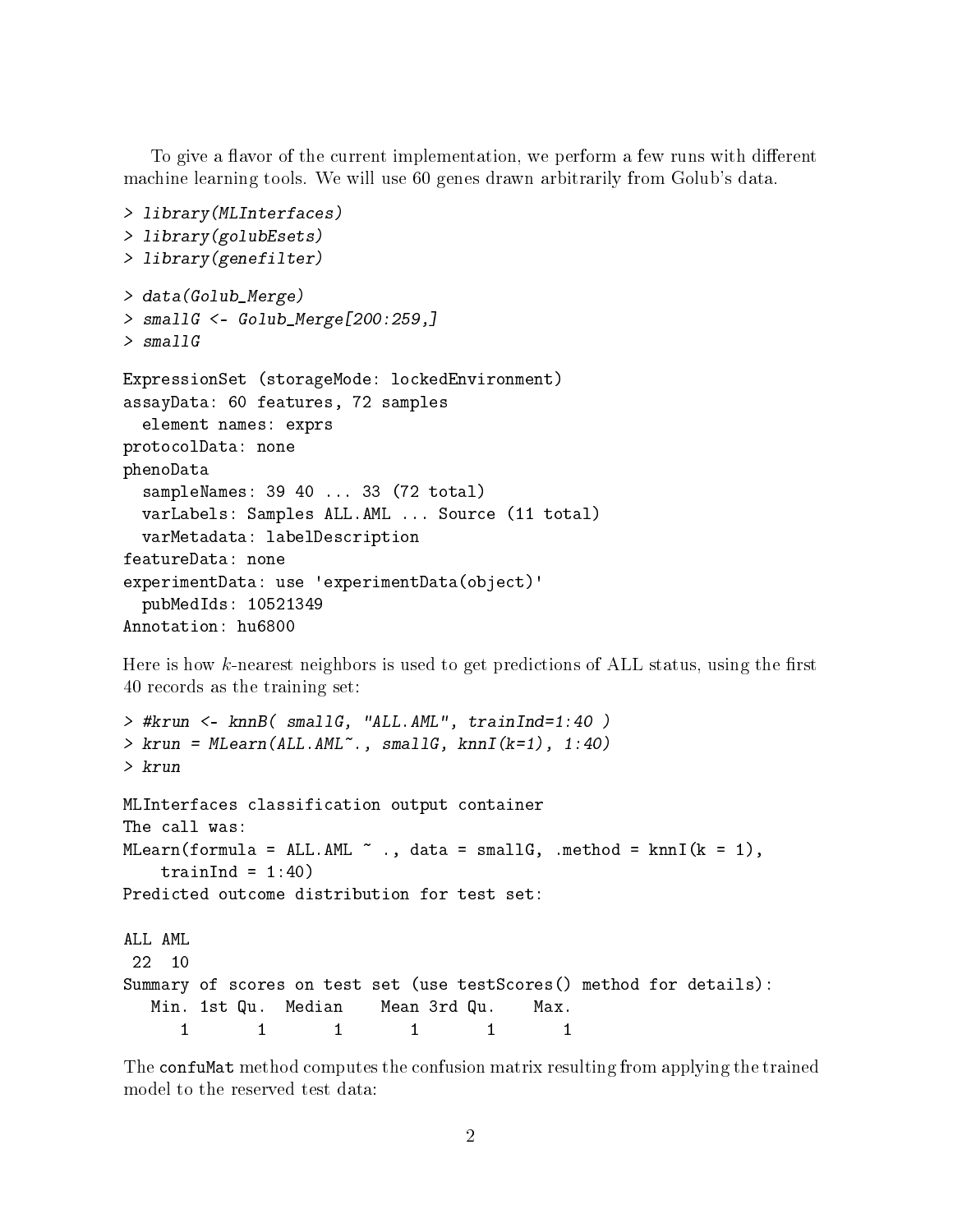```
> confuMat(krun)
    predicted
given ALL AML
 ALL 18 3
 AML 4 7
```
Additional parameters can be supplied as accepted by the target procedure in package class. To use a neural net in the same context (with fewer genes to simplify the summary below)

```
> set.seed(1234)
> #nns <- nnetB( smallG[1:10,], "ALL.AML", trainInd=1:40, size=2, decay=.01, maxit=250 )
> nns <- MLearn( ALL.AML~., smallG[1:10,], nnetI, trainInd=1:40, size=2, decay=.01, max
# weights: 25
initial value 27.327352
iter 10 value 25.018790
iter 20 value 21.799662
iter 30 value 19.267699
iter 40 value 14.859899
iter 50 value 10.836288
iter 60 value 8.196922
iter 70 value 8.182311
iter 80 value 7.381528
iter 90 value 7.291806
iter 100 value 7.204848
iter 110 value 7.185043
iter 120 value 7.159077
iter 130 value 6.803327
iter 140 value 6.779275
iter 150 value 6.778553
iter 160 value 6.778405
iter 170 value 6.778377
iter 180 value 6.778356
iter 190 value 6.778342
iter 190 value 6.778342
iter 190 value 6.778342
```
> nns

converged

final value 6.778342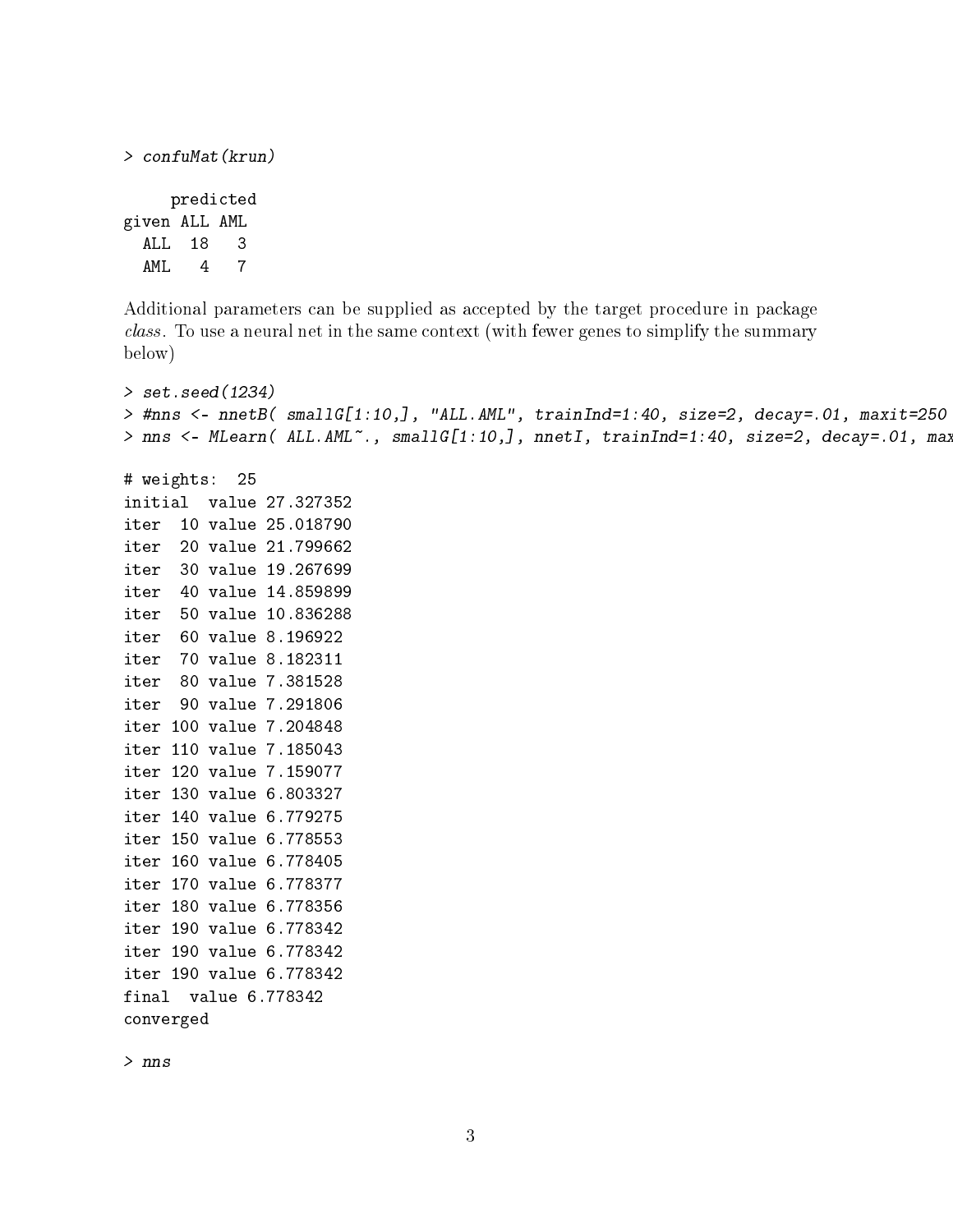```
MLInterfaces classification output container
The call was:
MLearn(formula = ALL.AML \tilde{ } ., data = smallG[1:10, ], .method = nnetI,
    trainInd = 1:40, size = 2, decay = 0.01, maxit = 250)
Predicted outcome distribution for test set:
ALL AML
 24 8
Summary of scores on test set (use testScores() method for details):
[1] 0.2690627
> confuMat(nns)
     predicted
given ALL AML
  ALL 18 3
  AML 6 5
```
#### 2 Usage

The basic call sequence for supervised learning for ExpressionSets is

```
MLearn(formula, data, learnerSchema, trainInd, ...)
```
The parameter formula is a standard R formula, with  $y^{\sim}xz+$  indicating that x and \verbz+ are predictors of response y. If data is a data.frame instance, then the formula has the usual interpretation for R. If data is an ExpressionSet instance, then it is assumed that the dependent variable is present in the pData component of phenoData, and the variables on the RHS are found in the exprs component of assayData. If . is used on the RHS, then all features in the exprs component are used as predictors. The learnerSchema parameter is bound by instances of the learnerSchema class. Many examples are provided with MLInterfaces, see the page from help(MLearn) for a complete list. Parameter trainInd is a numeric sequence isolating the samples to be used for training; it may also be bound by an instance of xvalSpec to define a cross-validation of a learning process (see section ??).

## 3 Classes

For input to MLearn, to define the procedure to be used, two major classes are defined: learnerSchema, and xvalSpec.

```
> getClass("learnerSchema")
```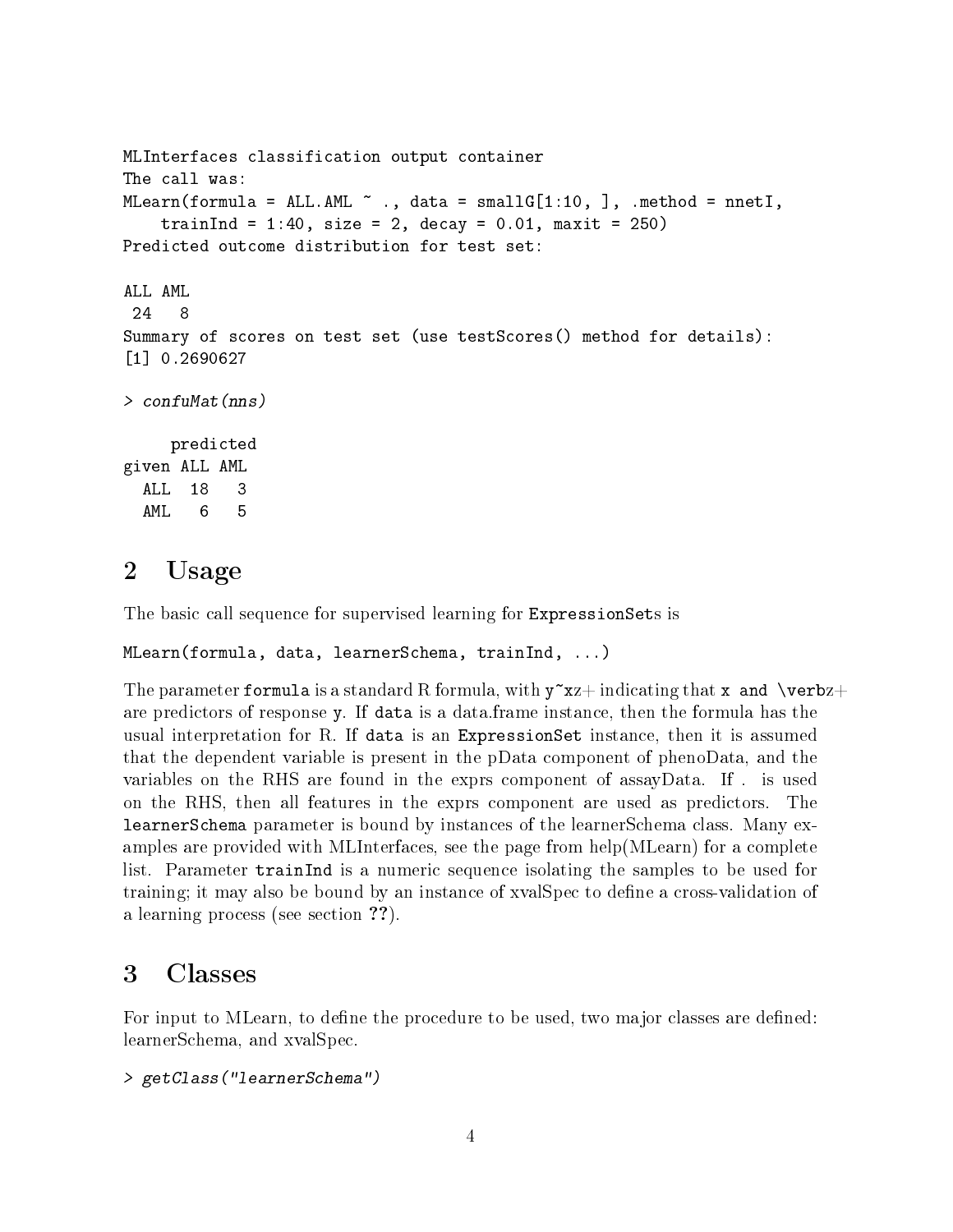Class "learnerSchema" [package "MLInterfaces"]

Slots:

Name: packageName mlFunName converter predicter Class: character character function function

> getClass("xvalSpec")

Class "xvalSpec" [package "MLInterfaces"]

Slots:

| Name:  | type      |         | niter partitionFunc | fsFun    |
|--------|-----------|---------|---------------------|----------|
| Class: | character | numeric | function            | function |

For output, we have only the classifierOutput class:

```
> getClass("classifierOutput")
```
Class "classifierOutput" [package "MLInterfaces"]

Slots:

| Name:  | trainInd |                                | testOutcomes testPredictions | testScores    |
|--------|----------|--------------------------------|------------------------------|---------------|
| Class: | numeric  | factor                         | factor                       | ANY           |
| Name:  |          | trainOutcomes trainPredictions | trainScores                  | fsHistory     |
| Class: | factor   | factor                         | ANY                          | list          |
| Name:  | RObject  | call                           | embeddedCV                   | learnerSchema |
| Class: | ANY      | cal1                           | logical                      | learnerSchema |

### 4 Cross-validation

Instances of the xvalSpec class are bound to the trainInd parameter of MLearn to perform cross-validation. The constructor xvalSpec can be used in line. It has parameters type (only relevant to select "LOO", for leave-one out), niter (number of partitions to use), partitionFunc (function that returns indices of members of partitions), fsFunc (function that performs feature selection and returns a formula with selected features on righthand side).

The partitionFunc must take parameters data, clab, iternum. data is the usual data frame to be supplied to the learner function. clab must be the name of a column in data.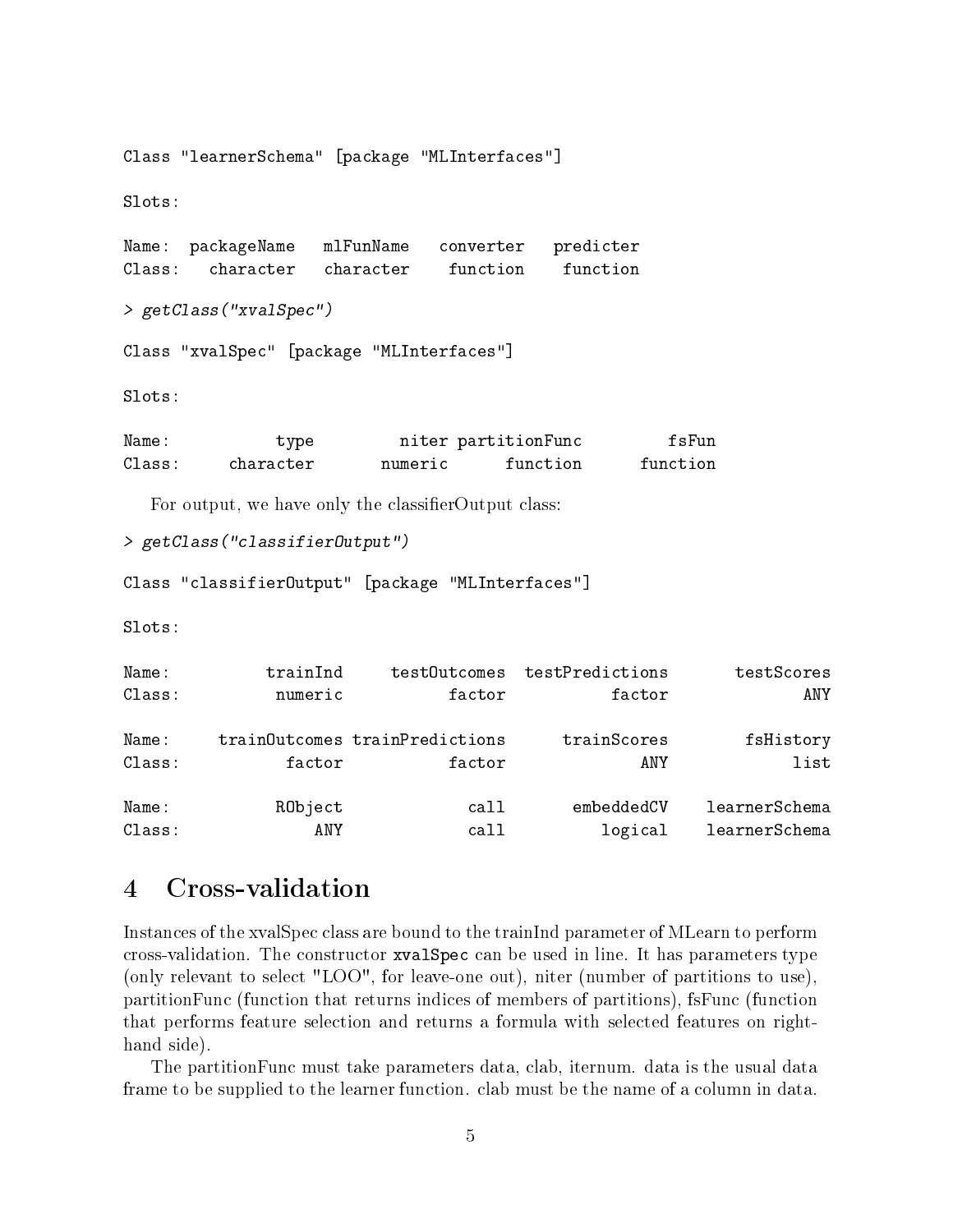Values of the variable in that column are balanced across cross-validation partitions. iternum is used to select the partition elements as we iterate through cross validation.

• straight leave-one-out  $(LOO)$  – note the group parameter must be integer; it is irrelevant for the LOO method.

```
> library(golubEsets)
> data(Golub_Merge)
> smallG <- Golub_Merge[200:250,]
> lk1 <- MLearn(ALL.AML~., smallG, knnI(k=1,l=0), xvalSpec("LOO"))
> confuMat(lk1)
    predicted
given ALL AML
 ALL 37 10
 AML 10 15
```
Now do a random 8-fold cross-validation.

```
> ranpart = function(K, data) {
+ N = nrow(data)+ cu = as.numeric(cut(1:N, K))+ sample(cu, size=N, replace=FALSE)
+ }
> ranPartition = function(K) function(data, clab, iternum) {
+ p = ranpart(K, data)
+ which(p != iternum) # to retain training fraction
+ }
> lkran \leq - MLearn(ALL.AML<sup>\sim</sup>., smallG, knnI(k=1,1=0), xvalSpec("LOG", 8, partitionFu
> confuMat(lkran)
     predicted
given ALL AML
  ALL 26 7
  AML 7 10
```
 Now do an 8-fold cross-validation with approximate balance among groups with respect to frequency of ALL and AML. The utility function balKfold.xvspec helps for this.

```
> lk3 <- MLearn(ALL.AML<sup>\sim</sup>., smallG, knnI(k=1,1=0), xvalSpec("LOG", 8, partitionFunc
> confuMat(lk3)
```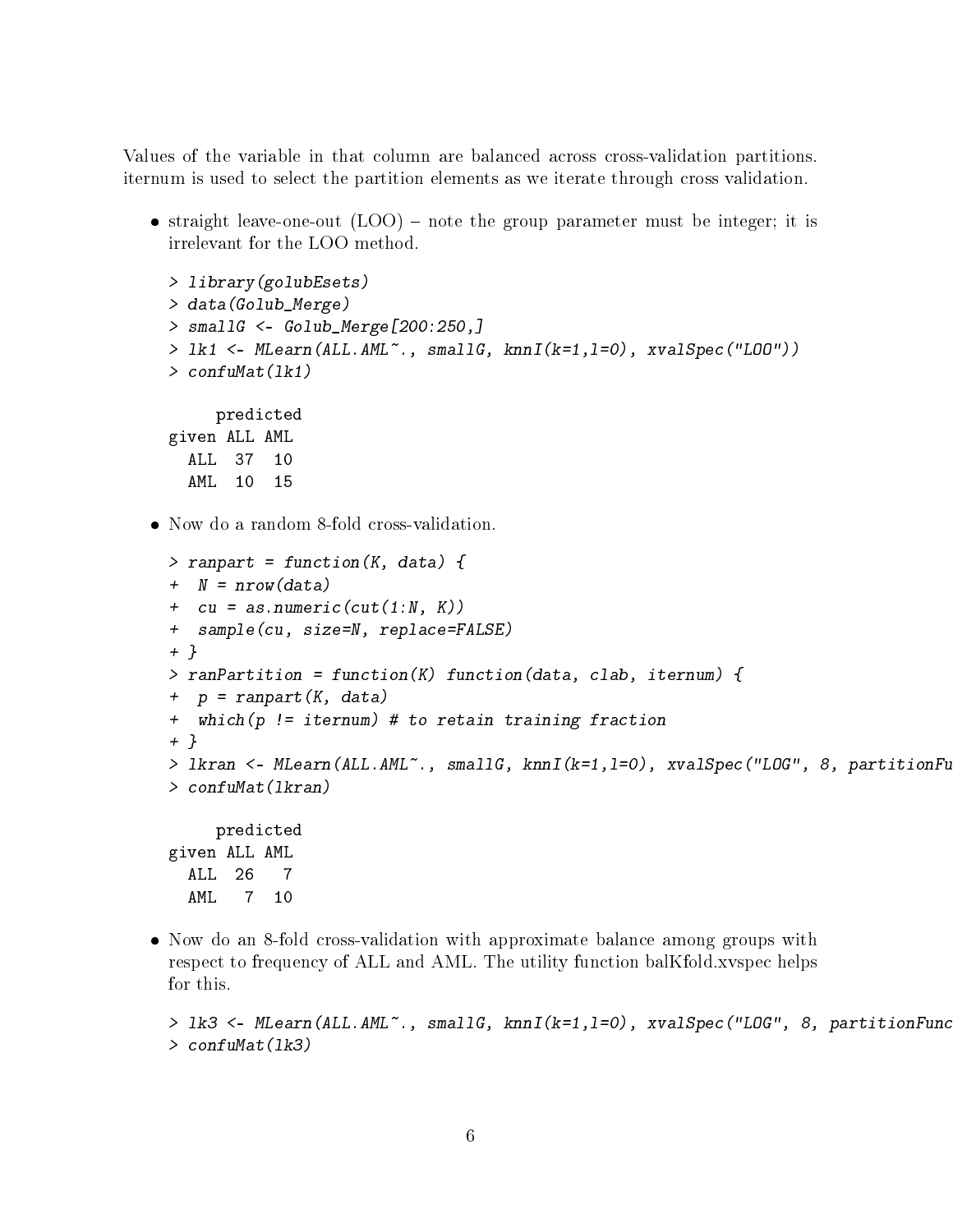```
predicted
given ALL AML
 ALL 39 8
 AML 8 17
```
#### 5 Cross validation with feature selection

Stephen Henderson of UC London supplied infrastructure to allow embedding of feature selection in the cross-validation process. These have been wrapped in fs.\* closures that can be passed in xvalSpec:

```
> data(iris)
> iris2 = iris[ iris$Species %in% levels(iris$Species)[1:2], ]
> iris2$Species = factor(iris2$Species) # drop unused levels
> x1 = MLearn(Species~., iris2, ldaI, xvalSpec("LOG", 3,
     ballfoldxyspec(3), fs.absT(3)))> fsHistory(x1)
[[1]]
[1] "Petal.Length" "Petal.Width" "Sepal.Length"
[[2]]
[1] "Petal.Length" "Petal.Width" "Sepal.Length"
[[3]]][1] "Petal.Length" "Petal.Width" "Sepal.Width"
```
#### 6 A sketch of a `doubt' computation

The nnet function returns a structure encoding predicted probabilities of class occupancy. We will use this to enrich the MLearn/nnetI output to include a "doubt" outcome. As written this code will handle a two-class outcome; additional structure emerges with more than two classes and some changes will be needed for such cases.

First we obtain the predicted probabilities (for the test set) and round these for display purposes.

```
> predProb <- round(testScores(nns),3)
```
We save the true labels and the predicted labels.

```
> truth <- as.character(smallG$ALL.AML[-c(1:40)])
> simpPred <- as.character(testPredictions(nns))
```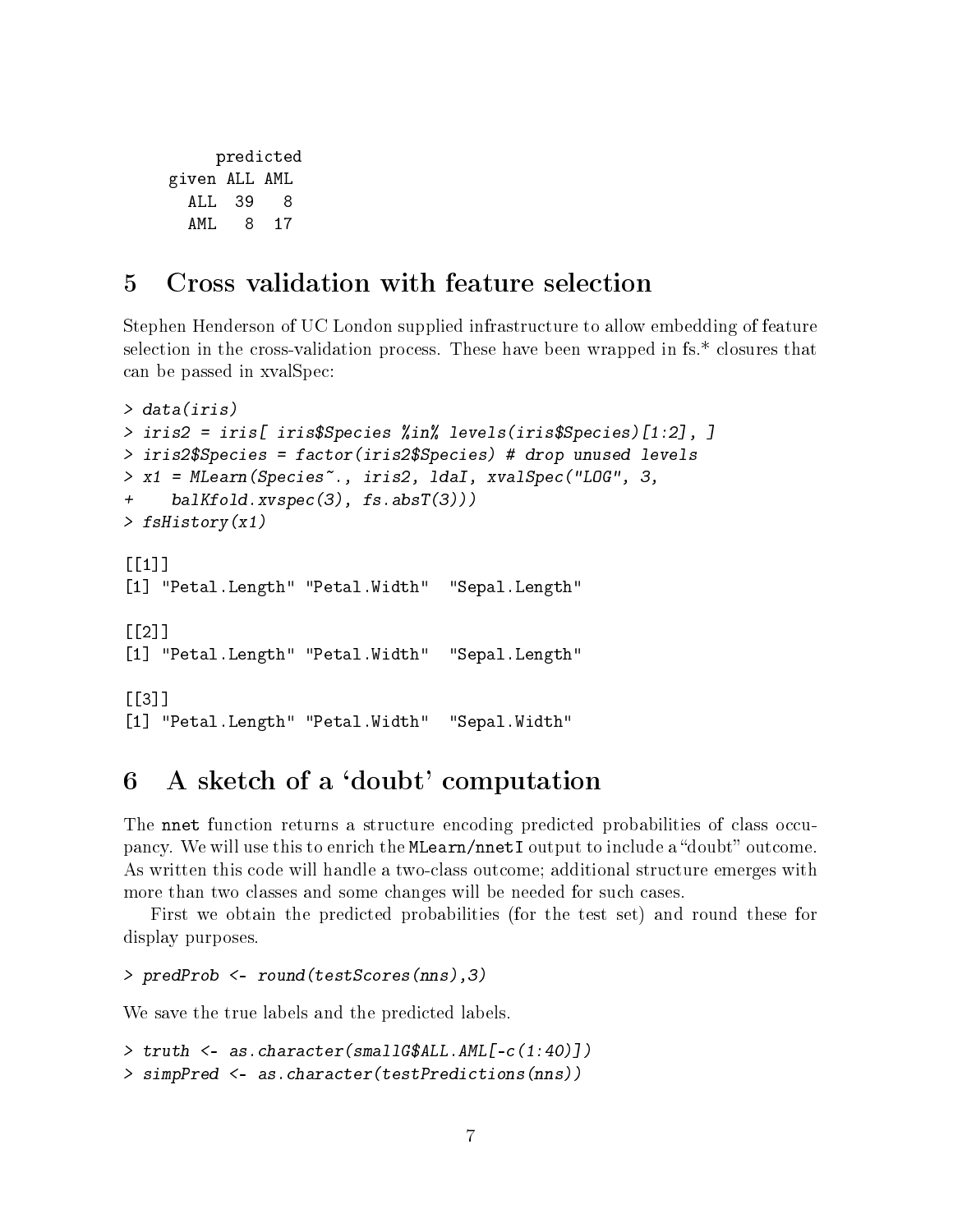We create a closure that allows boundaries of class probabilities to be specified for assertion of "doubt":

#### > douClo <- function(pprob) function(lo,hi) pprob>lo & pprob<hi

Evaluate the closure on the predicted probabilities, yielding a function of two arguments (lo, hi).

```
> smallDou <- douClo(predProb)
```
Now replace the labels for those predictions that are very close to .5.

```
> douPred <- simpPred
> douPred[smallDou(.35,.65)] <- "doubt"
```
The resulting modified predictions are in the fourth column:

```
> mm <- cbind(predProb,truth,simpPred,douPred)
> mm
```
truth simpPred douPred

| 7              | "0.643"             | "ALL"                                                                               | "AML"        | "doubt"    |
|----------------|---------------------|-------------------------------------------------------------------------------------|--------------|------------|
| 8              | "0.045"             | "ALL"                                                                               | $"$ ALL $"$  | $"$ AT.L." |
| 9              | "0.045" "ALL"       |                                                                                     | "ALL"        | " AT T."   |
| 1 <sub>0</sub> | "0.045"             | $^{\prime\prime}$ AT.I. $^{\prime\prime}$ $^{\prime\prime}$ AT.I. $^{\prime\prime}$ |              | $"$ AT.L." |
| 11             | "0.045"             | $"$ AT.T."                                                                          | $"$ ALL."    | " AT T."   |
| 12.            | "O.94" "ALL" "AML"  |                                                                                     |              | " AMT."    |
| 13             | "0.045" "ALL"       |                                                                                     | "ALL"        | " AT T."   |
| 14             | "0.045"             | "ALL" "ALL"                                                                         |              | " AT T."   |
| 15             | "0.045"             | "ALL"                                                                               | "ALL"        | "ALL"      |
| 16             | "0.045"             | $H$ AT.I. $H$                                                                       | $H$ ATT $H$  | "ALL"      |
| 17             | "0.999"             | "ATT" "AMT."                                                                        |              | " AMT."    |
| 18             | "0.045"             | "ALL" "ALL"                                                                         |              | " AT.T."   |
| 19             | "0.045"             | "ALL" "ALL"                                                                         |              | " AT.T."   |
| 20             | "0.045"             | "ALL"                                                                               | "ALL"        | "ALL"      |
| 21             | "0.045"             | "AT.T." "AT.T."                                                                     |              | " AT T."   |
| 22             | "0.045"             | "ALL"                                                                               | "ALL"        | $"$ ALL."  |
| 23             | "0.045"             | "ALL"                                                                               | $"$ AT.L $"$ | " AT T."   |
| 24             | "0.045"             | "ALL" "ALL"                                                                         |              | "ALL"      |
| 25             | "0.045"             | $H$ $AT.T.$                                                                         | $"$ ALL."    | " AT.T."   |
| 26             | "0.045"             | "ALL" "ALL"                                                                         |              | "ALL"      |
| 27             | "0.045"             | "ALL"                                                                               | "ALL"        | "ALL"      |
| 34             | "0.999"             | " AML"                                                                              | "AML"        | " AMT."    |
| 35             | "O.999" "AML" "AML" |                                                                                     |              | " AMT."    |
| 36             | "0.045"             | " AML"                                                                              | "ALL"        | " AT T."   |